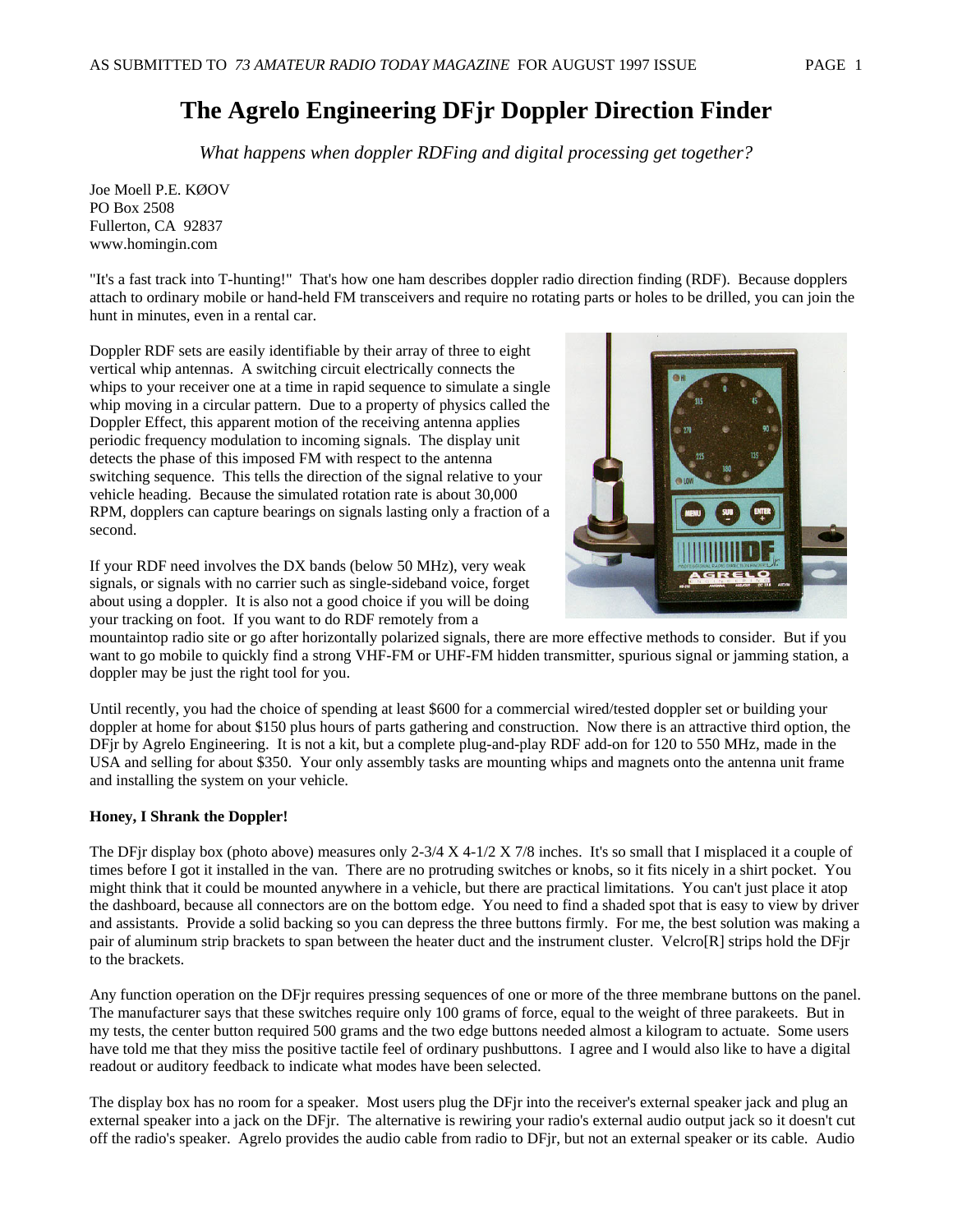plugs and jacks are 1/8-inch connectors, not the more widely used 1/4-inch types. There is no power on/off switch. I got tired of pulling out the 12-volt DC connector sandwiched between two audio cables on the bottom edge, so I bought an inline switch from a hardware store and installed it in the cable.

The DFjr has a traditional circular directional display of sixteen light-emitting diodes (LEDs). There is a green LED in the center of the circle, making it easier to interpret the readings in a dark car at night. Red HI and LOW LEDs help you set the audio level from your receiver. The LED indicating low level must be off for the unit to process bearings. Occasional flashing of the HI level LED is OK, but too much audio will make it come on continuously and performance may suffer. When doppler tone falls below threshold level, the display automatically holds the last bearing.

As with other dopplers, you should recalibrate the display electronics each time you change receivers, vehicles, or ham bands. There is no rotary calibration control; you press all three buttons simultaneously when the target signal is known to be dead ahead. A parenthetical note to readers who wonder why not calibrate by having someone stand directly in front of the car with a keyed hand-held: You probably will not get a highly accurate calibration on any VHF doppler set that way, due to near-field multipath and a non-planar wavefront. It is much better to be driving toward a known-location signal such as a repeater or NOAA weather station. Better yet, have a fellow ham transmit while driving several car lengths ahead of you as you move along with your doppler setup.

## **An Evolving Antenna**

To go with its novel display unit, the DFjr includes a complete easy-to-install mobile antenna system. Its aluminum crossarm frame has twelve holes so that whips can be quickly and accurately positioned for the two-meter, 125 cm and 70 cm bands. (Corner-to-corner spacing of the four-whip footprint must be between one quarter and one half wavelength for proper doppler operation.) The switcher consists of four monolithic RF preamplifiers and switching transistors in a weatherproof enclosure at the center of the array (interior photo at right).

The original antenna set (partially shown in Page 1 photo) had one large magnet directly under the switcher box. Early users quickly discovered that this design was unacceptable. The lack of a counterpoise for each whip severely degraded RDF performance. When four magnets on "pigtails" were added to



RF-couple the coax shields to the car roof at the base of each whip (antenna Version 2), performance improved markedly.

Agrelo's staff redesigned the array to have four fixed magnets, one under each whip (photo at left below). Many of these Version 3 sets worked well, but some developed shorts at the whip bases. In my case, shrink-sleeve tubing covering the crimp portion of a solder lug cold-flowed to create a low-resistance condition that made the display "wander" randomly.



The problem was not detectable with an ohmmeter, but I could observe differences in pulse waveforms on the whips with an oscilloscope. That antenna version has chrome plated hex upper nuts and black whip-holding caps with hex-head setscrews. If you have one, I recommend that you add tape or other insulation at the crimp ends of the lugs at the whip bases to avoid shorts.

Shorting problems have been solved in the latest antenna set (Version 4) being shipped to new buyers (photo on next page). It has a plastic coax termination at each whip and conical upper nuts with slot-head setscrews. An instruction sheet with eight color photos shows you how to put it together. The four mag-mounts are high quality with rubber padding to protect your vehicle finish. Unless you have a nonmetallic or deeply corrugated rooftop, installation will be a snap. (Four snaps, actually.)

The Version 4 antenna set has a 12-foot data (RJ-25C) and RF (RG-58) cable, enough for sedans and trucks. I prefer to mount the antenna set at the rear of my minivan roof. The cables are about three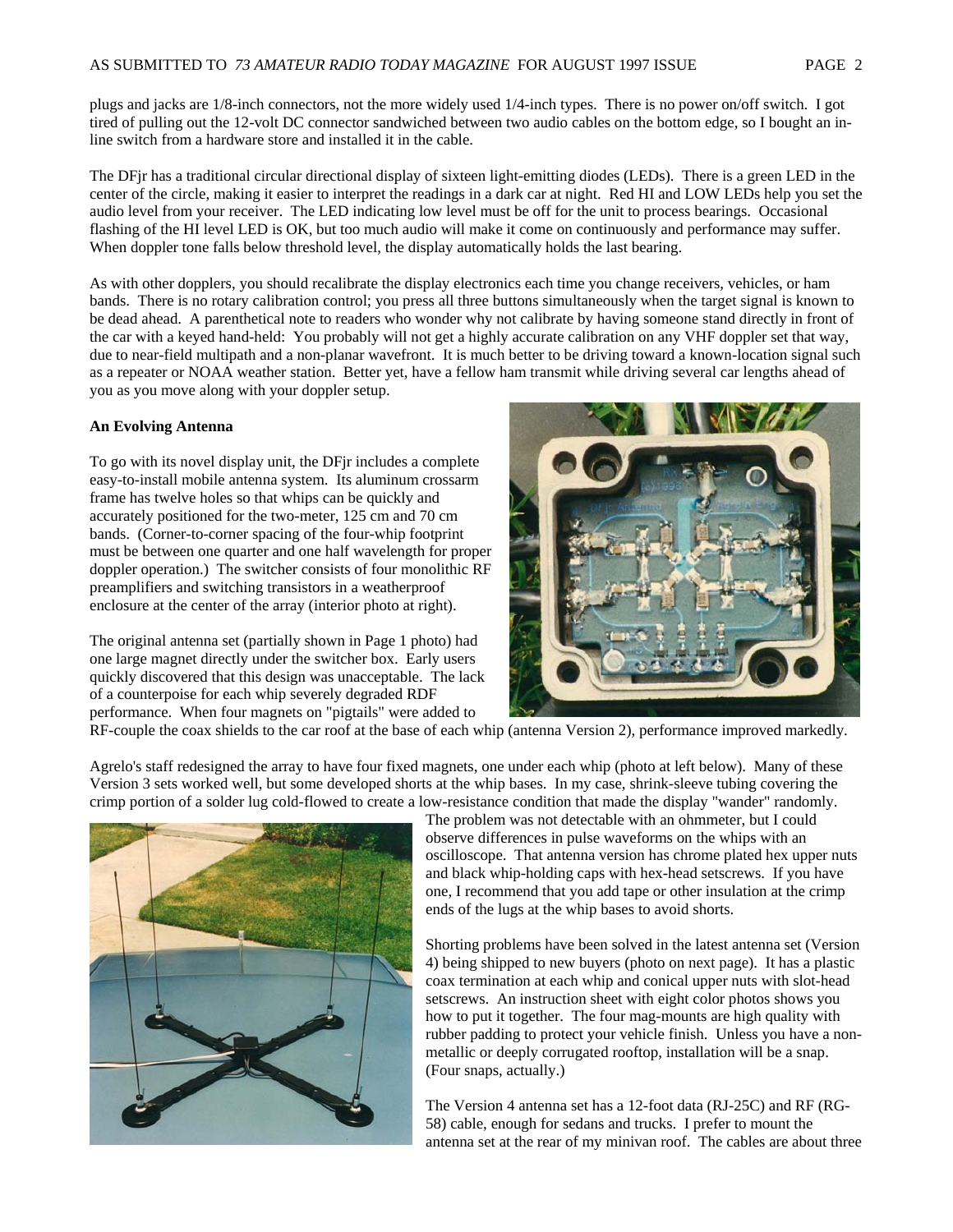# AS SUBMITTED TO *73 AMATEUR RADIO TODAY MAGAZINE* FOR AUGUST 1997 ISSUE PAGE 3

While any doppler RDF set can be modified for computer interface by adding a serial communications board, the DFir is computer-ready right out of the box. Its RS-232 serial port feeds relative bearing information at one of five selectable baud rates. You can program it so bearings come out of this port only when their quality is above a desired threshold. With Agrelo's optional Multi-Port Adapter (MPA) accessory, a laptop computer, packet terminal node controller (TNC) and separate VHF-FM transceiver, you can transmit your position and RDF bearings via Automatic Packet Reporting System (APRS). You can also display the bearings of other similarly-equipped T-hunters in the APRS network on your laptop.

The MPA combines RDF and Global Positioning System (GPS) data onto one computer port. The rate at which your position and RDF bearings are transmitted on packet can be selected from 5 second to 16 minute intervals, or entered manually by pushing two buttons on the DFjr. While your setup transmits packets, the DFjr automatically halts RDF processing, avoiding bearing errors due to QRM from your packet transmitter.

## **How Smart Is It?**

Besides the DFjr's miniaturization and plug-and-play attributes, Agrelo Engineering touts its "smart" processing. The manual states, "Although no unit can eliminate multipath and signal dropout, the DFjr simply ignores the effects."

In point of fact, no VHF RDF set, doppler or not, can ignore multipath. Let's say you are parked along a road through a canyon and the target station is over a hill to your left. The direct signal is greatly attenuated by knife-edging over a ridge. At the same time, this signal is being reflected toward you from a hilltop in another direction. This condition---signals from the same source arriving via more than one route---is the definition of multipath.



If the reflected signal in this case is stronger than the direct signal, your doppler will either indicate that the signal is coming from the hilltop (an erroneous bearing) or it will show a "wild" bearing between the two signal

sources. If you and your doppler begin moving under these same conditions, the relative strengths and phases of the direct and reflected signal components will change continuously at your antenna, making a traditional doppler display flicker, jump and "dash around the ring."

By narrowing the bandwidth of the tone filter in a traditional doppler processor, jumps and flickers are reduced substantially, but there are practical limits to this technique. Doppler users "eyeball average" the dancing display to deduce their best estimate of the true direction of the signal source. This technique works for experienced T-hunters in most situations, but if there is insufficient direct signal relative to one or more very strong reflections, no amount of "brain processing" will turn bad bearings into good ones.

The DFjr has two operating modes. In the Raw Mode, bearings are displayed in real time with moderate tone filtering, just as in traditional dopplers. In the Statistical Mode, the DFjr accumulates samples for approximately two seconds, digitally processes them with a proprietary algorithm and then displays the resulting estimated bearing.

The garbage-in/garbage-out principle applies to the Statistical Mode. If your vehicle and the target emitter are stationary, and if there are no moving reflecting objects in the signal path, all sample data points will be alike and there will be no difference between Raw Mode and Statistical Mode indications. If you are moving in a straight line and enough good data can be captured in the sampling period, a good processed bearing will result. But when you are in an area where most or all of the incoming signal is reflected (It happens!), no amount of statistical analysis will turn two seconds worth of bad data points into a good bearing. Furthermore, if your vehicle turns sharply or if there is more than one signal received in the sample period, the calculated bearing is meaningless.

I have used the DFjr for several months, taking lots of test bearings on stations in known locations and going on competitive T-hunts hidden by very clever hams. I find that I frequently change from Raw to Statistical mode and back again, just to get a "feel" for the RF environment where I am at the moment. In the Statistical Mode, a new bearing appears about every two seconds, sometimes 180 degrees from the last. It makes me wonder, "Did I pass the hidden T or am I being deceived by multipath again?"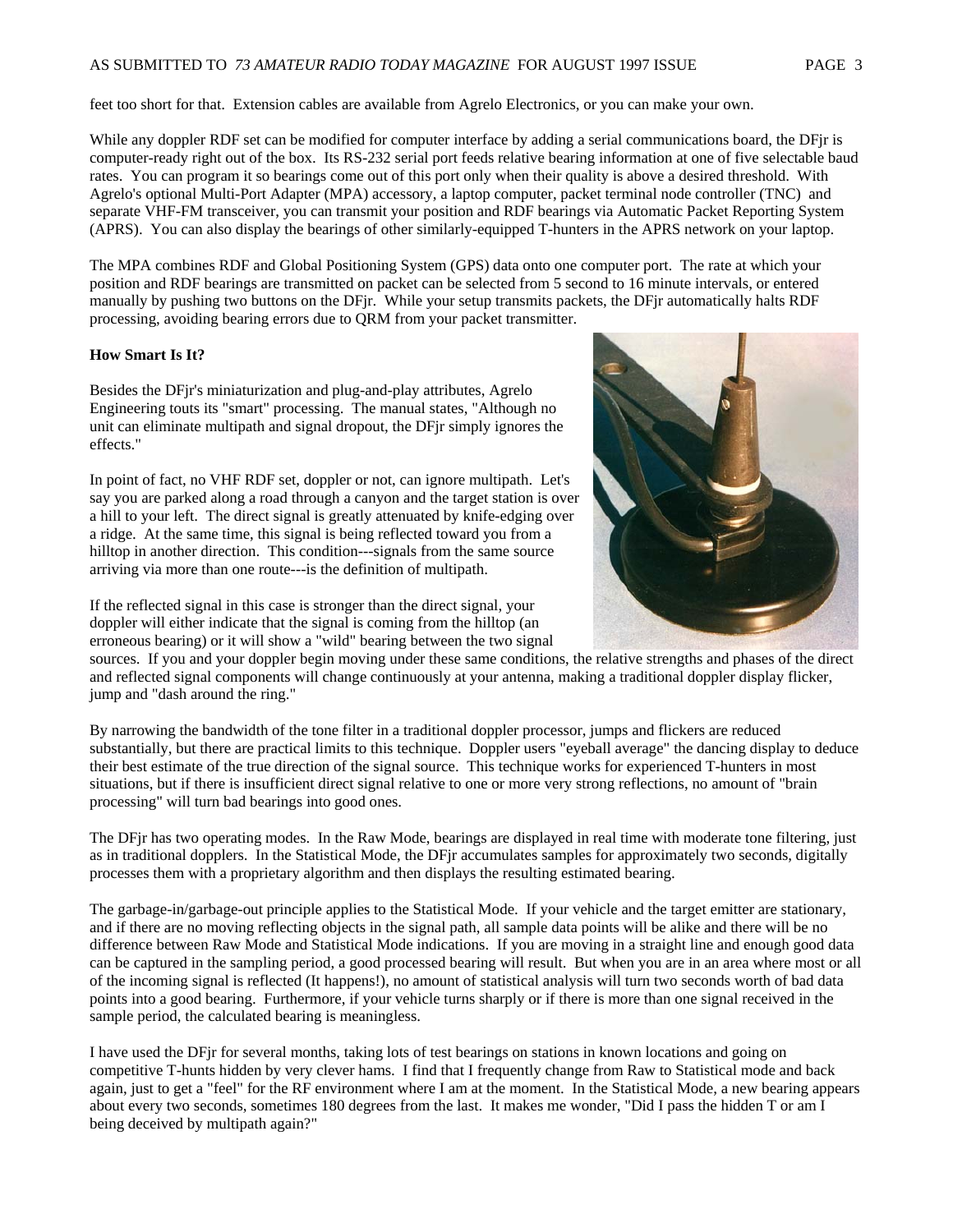With lots of tall buildings, canyon freeways and mountain peaks within our T-hunt boundaries, severe multipath is a way of life in southern California. Some T-hunters claim there is no place in the USA where it is worse. It takes time to learn to use any doppler in this environment. If you are like me, you won't win your first strong-signal T-hunt with your DFjr, but you will eventually find the transmitter, or at least get as close as you can by road. Your skill will improve as you gain experience, just as it does with any other RDF method.

#### **Is It Accurate?**

When describing measurements, it is common for the terms "accuracy" and "resolution" to be confused. DFjr's advertising is a case in point. The Agrelo Web site states that the DFjr has +/- 1.40625 degree accuracy in the Statistical Mode. Don't take this to mean that your bearings will always be within a couple of degrees. That number is not the RDF accuracy, it is the resolution of the digital output from the RS-232 data port.

In the data output, the 360-degree azimuth range is described by 256 bits, each bit representing about 1.4 degrees. Format is "%xxx/y" where xxx is the relative bearing rounded to the nearest degree and y is the quality of the bearing. Quality is a computed function of the spread of the data points in the sample period and ranges from 1 (worst) to 8 (best).

Even if you could perfectly calibrate a doppler and even if there were no such thing as multipath, +/- 1.4 degree bearing accuracy over the 360-degree range is not a reasonable expectation, due to factors such as mutual coupling among whips in the antenna system. Tests by a maker of VHF doppler sets for the military a decade ago showed that sophisticated 4-whip dopplers were capable of only about +/- 5 degrees accuracy under ideal conditions, no matter how good their resolution.

Steve Hall KK4PM performed accuracy tests of his DFjr on known-location repeaters last summer and reported his results to the APRS Internet mailing list. He wrote a computer program to automatically compare his field bearings from the DFjr data port to GPS-computed headings from his field locations to the repeaters. Sure enough, Steve found that computed accuracy was about +/- 5 degrees when he was driving in the clear and worse in areas of high signal reflections.

If your DFjr is not connected to a computer, your bearing indicator is the 16-LED doppler readout, which provides only +/- 11.25 degree resolution. While not good enough for precision triangulation, it's fine for homing in on a hidden transmitter in a mobile T-hunt. Just let the display lead you down the roads.

#### **Fans and Foes**

T-hunting is not an exact science. Every hunt and every hunter is different. Most hunters' judgment of their DF gear is subjective, based on their own experiences. With that in mind, I have talked to numerous hams about their DFjr results in actual RDF activities and I've gathered a wide variety of responses. Some hams, like J. Scott Ratchford KC5JGV of Marshall, Arkansas, are very enthusiastic.

"We don't have any competitive T-hunts in this area right now," Scott says. "My main interest in the DFjr was to use it with APRS, because that gives me the graphical readout that I was looking for. I don't usually transmit my position, because my digipeater is 40 miles away. I'm a one-man operation and I have all my computer gear in the passenger seat of my Blazer. When I'm not avoiding the ditches and trees, I'm looking at it. Joe Agrelo has been very helpful with my APRS interface. I have received three firmware upgrades from him.

"We've got lots of rolling hills around here and a few cliff faces that are pretty sheer," Scott continues. "Signal reflections are pretty obvious when you're in the hills because the display will indicate that the signal is coming down the highway toward you, then you will come to a little opening and suddenly it appears to be coming from the side. Every once in a while this can really screw you up. I usually use the Raw Mode. I listen very closely to the speaker and can tell when the signal is being bounced by the sound, it sounds as if it shifts to a higher frequency. When it's dead on, I get a solid tone.

"Last summer, I used the DFjr to help a stranded ham who was canoeing on the Buffalo River," says KC5JGV. "His canoe had turned over, he and his wife were in the water, lost and looking for help. I guess you could say he was literally up the creek without a paddle. Fortunately, it wasn't too serious because we don't have a lot of water in the river in July, but his wife was mad and he wasn't very happy. I was monitoring 146.52 and heard him call out. I got a pretty good fix with the DFjr and APRS display. He told me that he wanted to go to a takeout point at the Highway 14 bridge. I was able to tell him that he was only about a half mile from his destination. It all turned out OK."

Others haven't had this level of success. Bernie Hunt KE6CAV of West Covina, California, has a DFjr with the newest antenna system version. "I've had it on two T-hunts," he told me. "I carry a yagi as backup and it took the yagi to get in